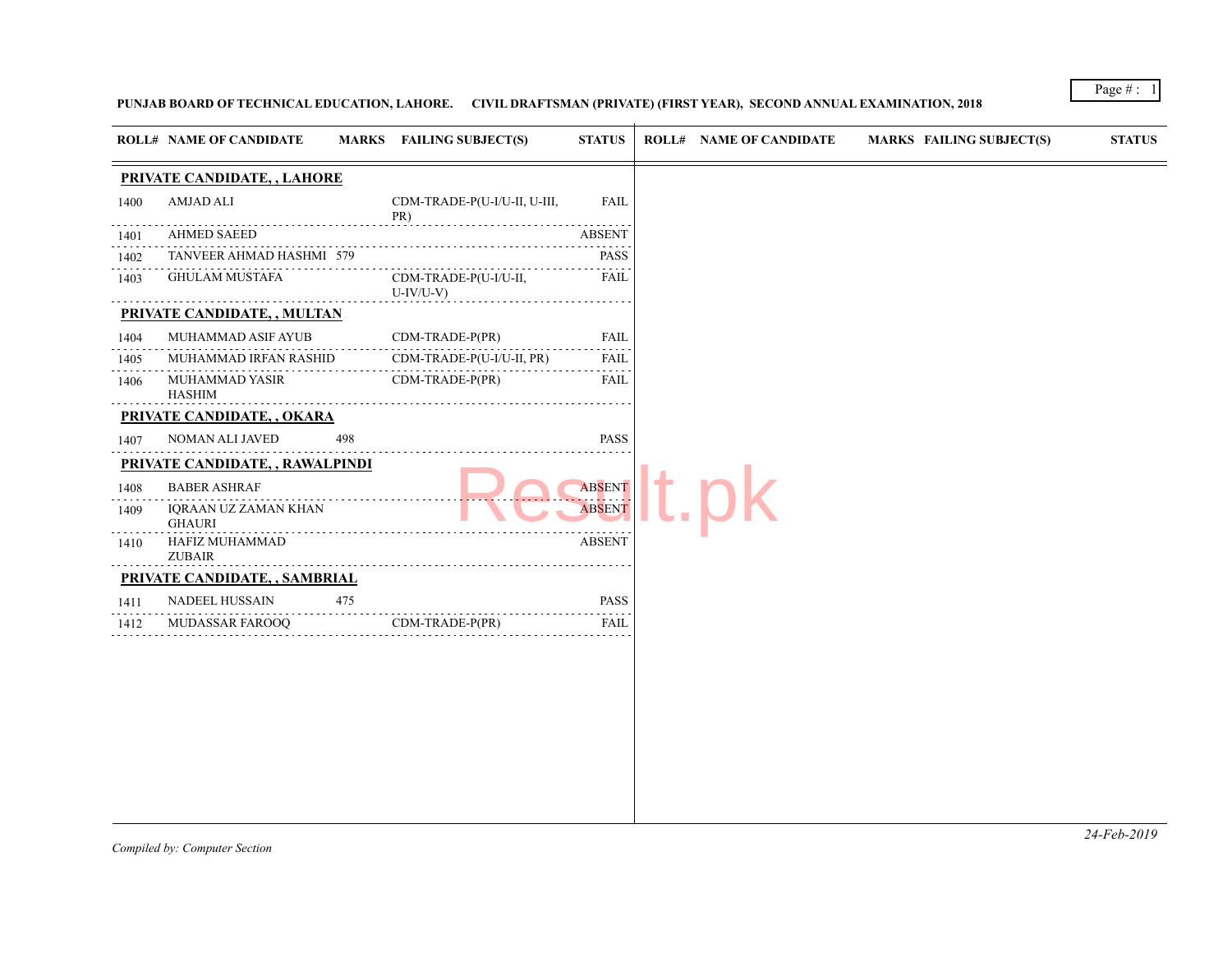# PUNJAB BOARD OF TECHNICAL EDUCATION, LAHORE. ELECTRICIAN TRADE (PRIVATE) (FIRST YEAR), SECOND ANNUAL EXAMINATIO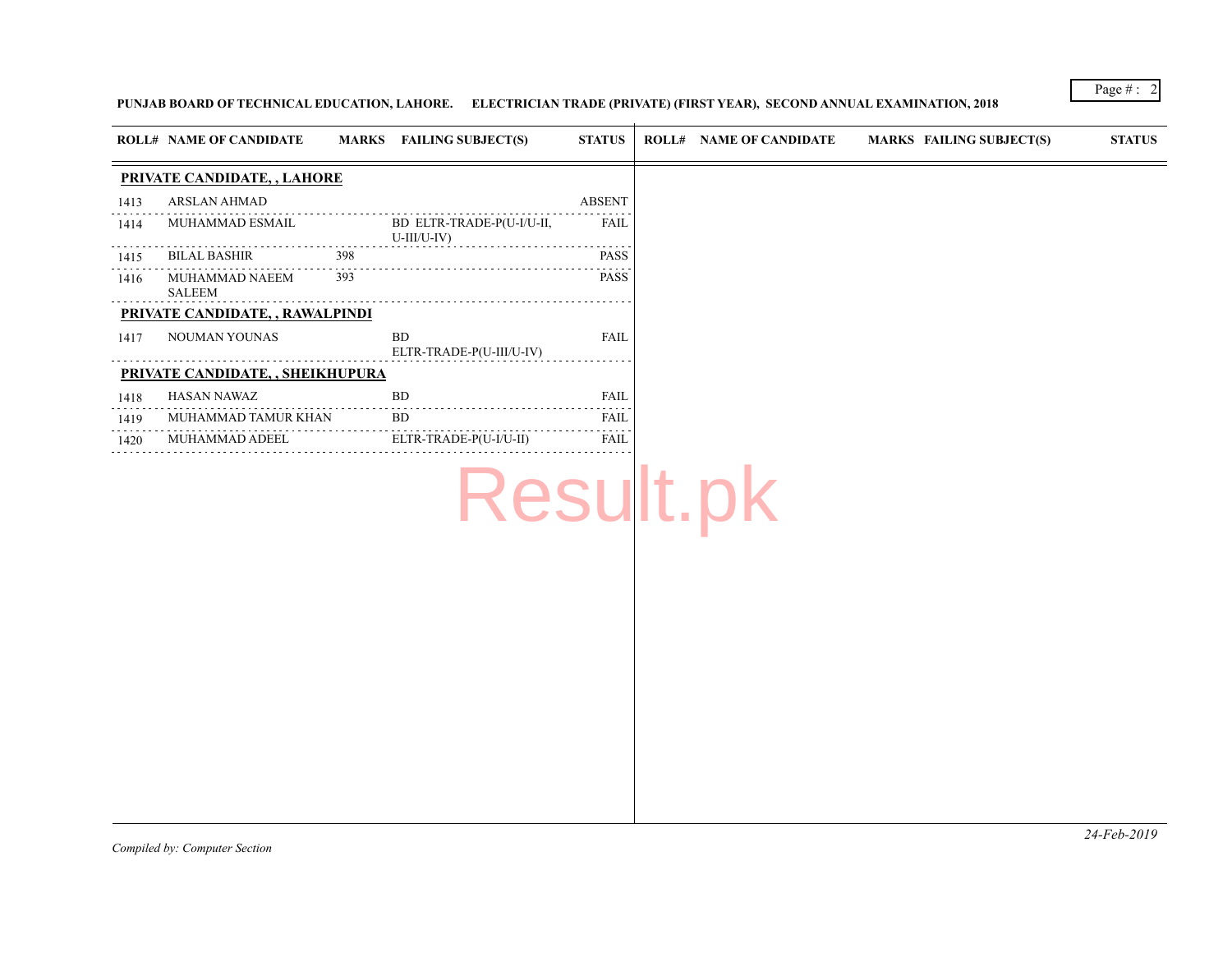PUNJAB BOARD OF TECHNICAL EDUCATION, LAHORE. ELECTRICIANS TRADE (REGULAR) (FIRST YEAR), SECOND ANNUAL EXAMINA

|      | <b>ROLL# NAME OF CANDIDATE</b>                                                                                                                                                         |     | MARKS FAILING SUBJECT(S)                | <b>STATUS</b> | <b>ROLL# NAME OF CANDIDATE</b> | <b>MARKS FAIL</b> |
|------|----------------------------------------------------------------------------------------------------------------------------------------------------------------------------------------|-----|-----------------------------------------|---------------|--------------------------------|-------------------|
| 1421 | ANJUMAN HUMAYAT-I-ISLAM MUHAMMAD AMIN VOCATIONAL TRAININ0<br><b>CENTRE &amp; POLYTECHNIC INSTITUTE, 119-MULTAN ROAD CHOWK YATEE</b><br><b>KHANA, LAHORE</b><br>SYED MUHAMMAD AHMAD 634 |     |                                         | <b>PASS</b>   |                                |                   |
| 1422 | SYED WASEEO HAIDER<br>RIZVI                                                                                                                                                            |     | ELTR-TRADE-R(U-I/U-II,<br>U-III/U-IV)   | <b>FAIL</b>   |                                |                   |
| 1423 | MUHAMMAD SHARJEEL<br>ZAHID                                                                                                                                                             |     |                                         | <b>ABSENT</b> |                                |                   |
| 1424 | MUHAMMAD AMMAR                                                                                                                                                                         | 697 |                                         | <b>PASS</b>   |                                |                   |
| 1425 | SALMAN MANZOOR                                                                                                                                                                         |     | ELTR-TRADE-R(U-I/U-II,<br>$U-III/U-IV)$ | <b>FAIL</b>   |                                |                   |
| 1426 | MUHAMMAD UMAIR                                                                                                                                                                         |     | ELTR-TRADE-R(U-I/U-II)                  | <b>FAIL</b>   |                                |                   |
|      | MULTAN POLYTECHNIC INSTITUTE, 2656 MASOOM SHAH ROAD, MULTAN                                                                                                                            |     |                                         |               |                                |                   |
| 1427 | MUHAMMAD USMAN                                                                                                                                                                         | 950 |                                         | <b>PASS</b>   |                                |                   |

# Result.pk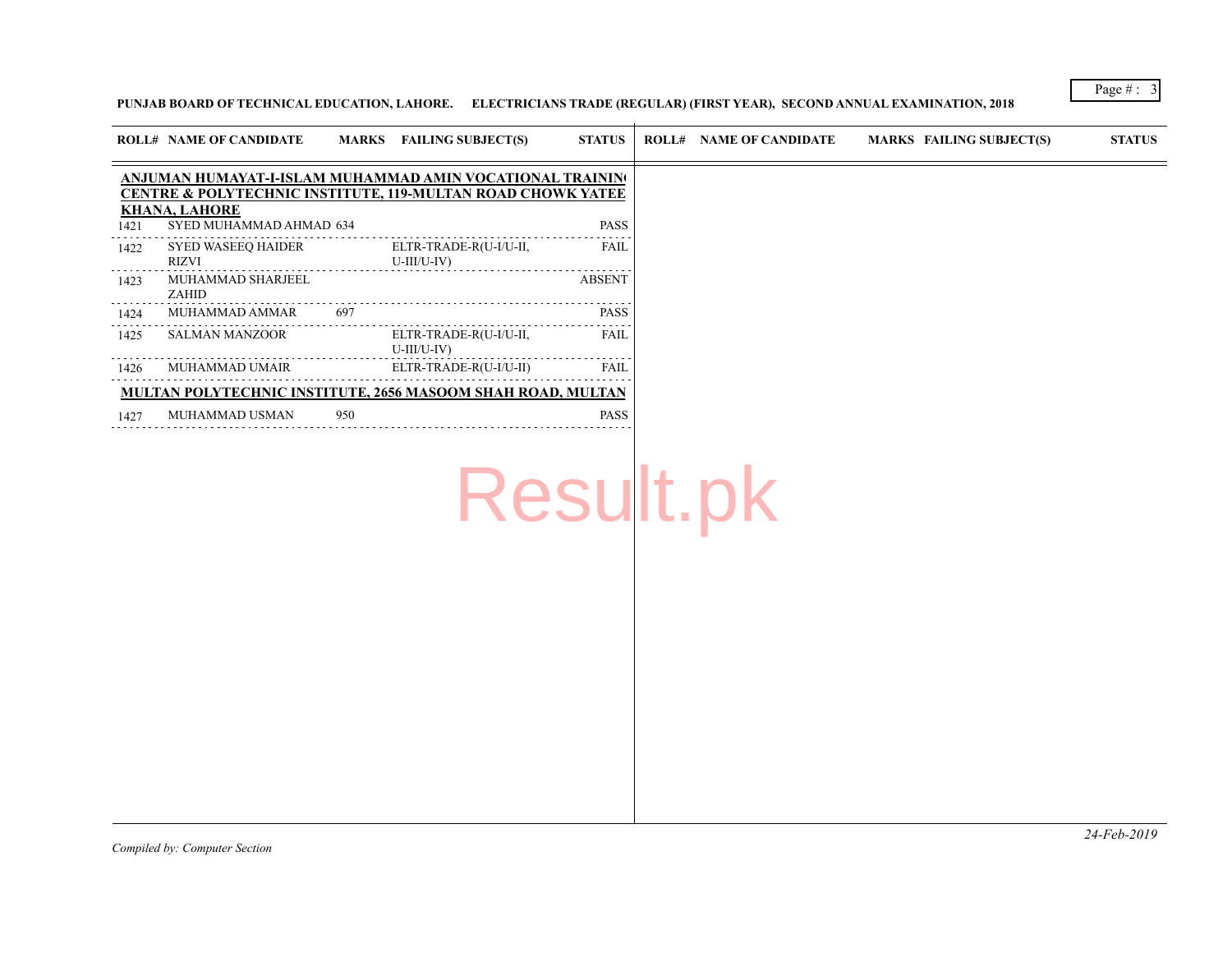# PUNJAB BOARD OF TECHNICAL EDUCATION, LAHORE. MACHINIST TRADE (PRIVATE) (FIRST YEAR), SECOND ANNUAL EXAMINATION

|                | <b>ROLL# NAME OF CANDIDATE</b>                                    |     | MARKS FAILING SUBJECT(S)              | <b>STATUS</b>    | <b>ROLL# NAME OF CANDIDATE</b> | <b>MARKS FAIL</b> |
|----------------|-------------------------------------------------------------------|-----|---------------------------------------|------------------|--------------------------------|-------------------|
|                | PRIVATE CANDIDATE, , RAWALPINDI                                   |     |                                       |                  |                                |                   |
| 1428           | MUZAHIR NAWAZ                                                     |     | <b>BD</b><br>MACH-TRADE-P(U-III/U-IV) | FAIL             |                                |                   |
| 1429           | <b>IMRAN ALI</b>                                                  |     | MACH-TRADE-P(U-III/U-IV)              | FAIL             |                                |                   |
| 1430           | AHSAM UL HASSAN                                                   |     | BD.                                   | FAIL             |                                |                   |
| .<br>1431<br>. | SAJJAD AKBAR                                                      |     | MACH-TRADE-P(U-III/U-IV)              | <b>FAIL</b><br>. |                                |                   |
| 1432           | MUHAMMAD UMAIR IJAZ 417                                           |     |                                       | <b>PASS</b>      |                                |                   |
| 1433           | MUHAMMAD NAVEED                                                   |     | <b>BD</b>                             | FAIL             |                                |                   |
| 1434           | <b>MEESAM ABBAS</b>                                               |     | BD.                                   | <b>FAIL</b>      |                                |                   |
|                | PRIVATE CANDIDATE, , SHEIKHUPURA                                  |     |                                       |                  |                                |                   |
| 1435           | <b>SHAHID ALI</b>                                                 |     | <b>BD</b>                             | <b>FAIL</b>      |                                |                   |
| 1436           | MUHAMMAD NAQASH                                                   |     |                                       | <b>ABSENT</b>    |                                |                   |
| 1437           | MUHAMMAD BILAWAL<br><b>SAKHAWAT</b>                               |     | BD.                                   | FAIL             |                                |                   |
| 1438           | <b>SADI AHMAD</b>                                                 |     | BD.                                   | <b>FAIL</b>      |                                |                   |
| 1439           | <b>OADIR BAKHSH</b>                                               |     | BD.<br>MACH-TRADE-P(U-III/U-IV)       | <b>FAIL</b>      |                                |                   |
| 1440           | ZIA ULLAH                                                         |     | BD MACH-TRADE-P(U-I/U-II)             | <b>FAIL</b>      |                                |                   |
| 1441<br>.      | <b>MANSOOR ALAM</b>                                               |     | <b>BD</b>                             | FAIL             |                                |                   |
| 1442           | SHAMSHAD AHMAD                                                    |     | BD.                                   | <b>FAIL</b>      |                                |                   |
| 1443           | <b>SHAFQAT ALI</b>                                                |     | BD.                                   | <b>FAIL</b><br>. |                                |                   |
| 1444<br>.      | MUHAMMAD AZAM                                                     |     |                                       | <b>ABSENT</b>    |                                |                   |
| 1445           | MUHAMMAD TOUSEEF                                                  | 410 |                                       | <b>PASS</b>      |                                |                   |
| 1446<br>.      | MUHAMMAD MUJAHID                                                  |     | BD.                                   | FAIL<br>.        |                                |                   |
| 1447           | <b>QAISAR SHAHBAZ</b>                                             |     | <b>BD</b>                             | FAIL             |                                |                   |
| 1448           | YASIR ZULFIQAR<br>. ZULFIQAR<br>--------------------------------- |     | BD.                                   | FAIL             |                                |                   |
| 1449           | ASAD RAZA                                                         |     | <b>BD</b>                             | FAIL<br>.        |                                |                   |
| 1450<br>.      | MUHAMMAD SHAKEEL                                                  |     | <b>BD</b>                             |                  |                                |                   |
| 1451           | <b>AMIR SAJJAD</b>                                                |     |                                       | <b>ABSENT</b>    |                                |                   |
| 1452           | MUHAMMAD MUKHTAR                                                  | 413 |                                       | <b>PASS</b>      |                                |                   |
|                |                                                                   |     |                                       |                  |                                |                   |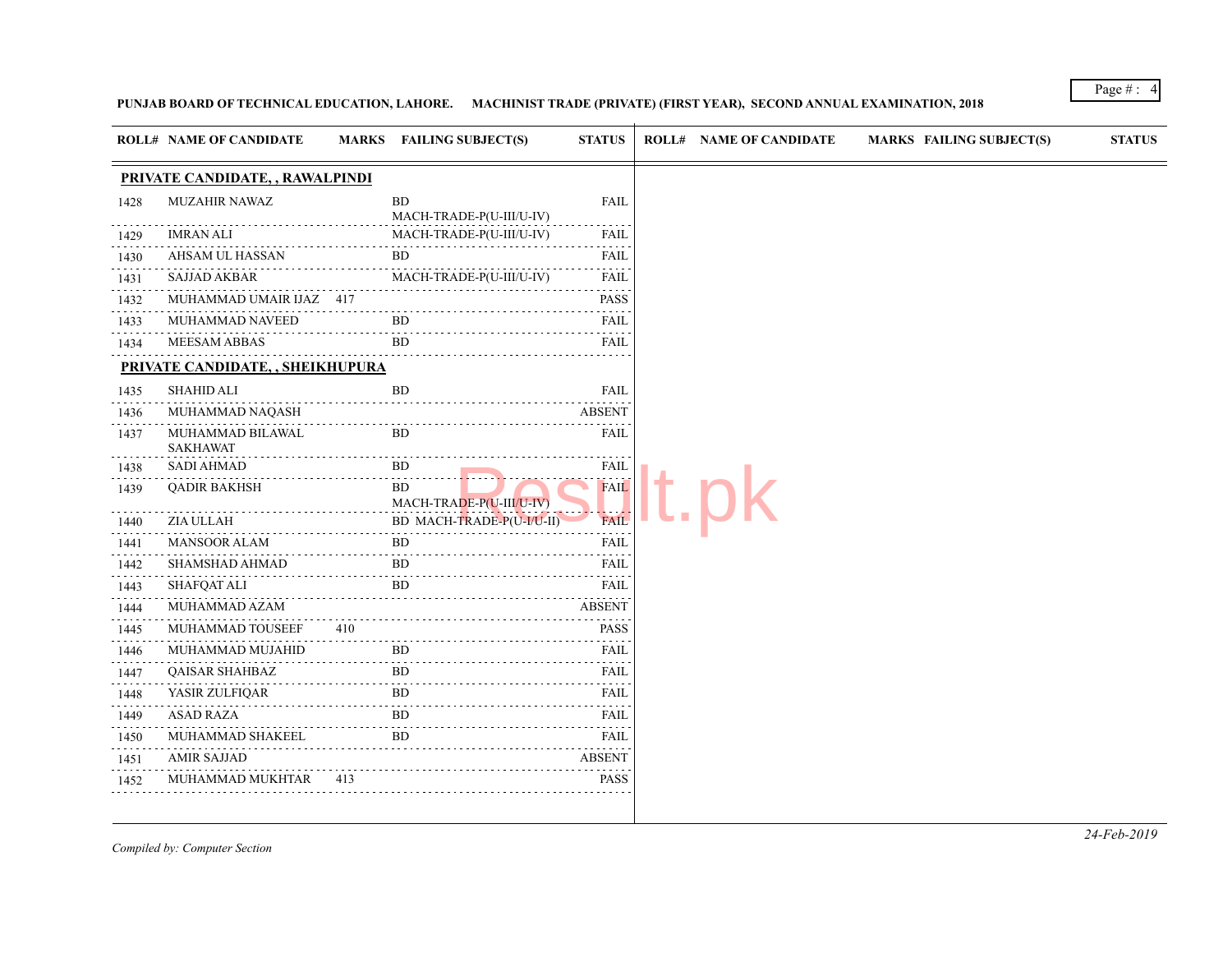PUNJAB BOARD OF TECHNICAL EDUCATION, LAHORE. REFRIGERATION AND AIR-CONDITIONING MECHANIC (PRIVATE) (FIRST YEAR **EXAMINATION, 2018**  $\pm$ 

|           | ROLL# NAME OF CANDIDATE         |          | MARKS FAILING SUBJECT(S) | <b>STATUS</b>    | <b>ROLL# NAME OF CANDIDATE</b> | <b>MARKS FAIL</b> |
|-----------|---------------------------------|----------|--------------------------|------------------|--------------------------------|-------------------|
|           | PRIVATE CANDIDATE, , GUJRAT     |          |                          |                  |                                |                   |
| 1453      | ASID IQBAL                      | 538      |                          | <b>PASS</b>      |                                |                   |
|           | PRIVATE CANDIDATE, , LAHORE     |          |                          |                  |                                |                   |
| 1454      | ALI RAZA                        |          | <b>BD</b>                | <b>FAIL</b>      |                                |                   |
| 1455      | HAMZA MUSHTAQ                   |          | <b>BD</b>                | .<br><b>FAIL</b> |                                |                   |
| 1456<br>. | MUHAMMAD ZUBAIR                 | 539      |                          | <b>PASS</b>      |                                |                   |
| 1457      | ASIM RIAZ                       |          | BD.                      | FAIL             |                                |                   |
| 1458      | SHAHZAD HASSAN BABAR 531        |          |                          | <b>PASS</b>      |                                |                   |
|           | PRIVATE CANDIDATE, , RAWALPINDI |          |                          |                  |                                |                   |
| 1459      | EJAZ AHMED WANI                 | 456<br>. |                          | <b>PASS</b>      |                                |                   |
| 1460      | <b>BEHRAM SARWAR</b>            |          | BD.                      | <b>FAIL</b>      |                                |                   |
| 1461      | MUHAMMAD SAAD<br><b>QURESHI</b> | 514      |                          | <b>PASS</b>      |                                |                   |
|           | PRIVATE CANDIDATE, , SAMBRIAL   |          |                          |                  |                                |                   |
| 1462      | <b>MOHSIN HANIF</b>             |          | BD                       | <b>FAIL</b>      |                                |                   |
|           |                                 |          |                          |                  |                                |                   |
|           |                                 |          |                          |                  |                                |                   |
|           |                                 |          |                          |                  |                                |                   |
|           |                                 |          |                          |                  |                                |                   |
|           |                                 |          |                          |                  |                                |                   |
|           |                                 |          |                          |                  |                                |                   |
|           |                                 |          |                          |                  |                                |                   |
|           |                                 |          |                          |                  |                                |                   |
|           |                                 |          |                          |                  |                                |                   |
|           |                                 |          |                          |                  |                                |                   |
|           |                                 |          |                          |                  |                                |                   |
|           |                                 |          |                          |                  |                                |                   |
|           |                                 |          |                          |                  |                                |                   |
|           |                                 |          |                          |                  |                                |                   |
|           |                                 |          |                          |                  |                                |                   |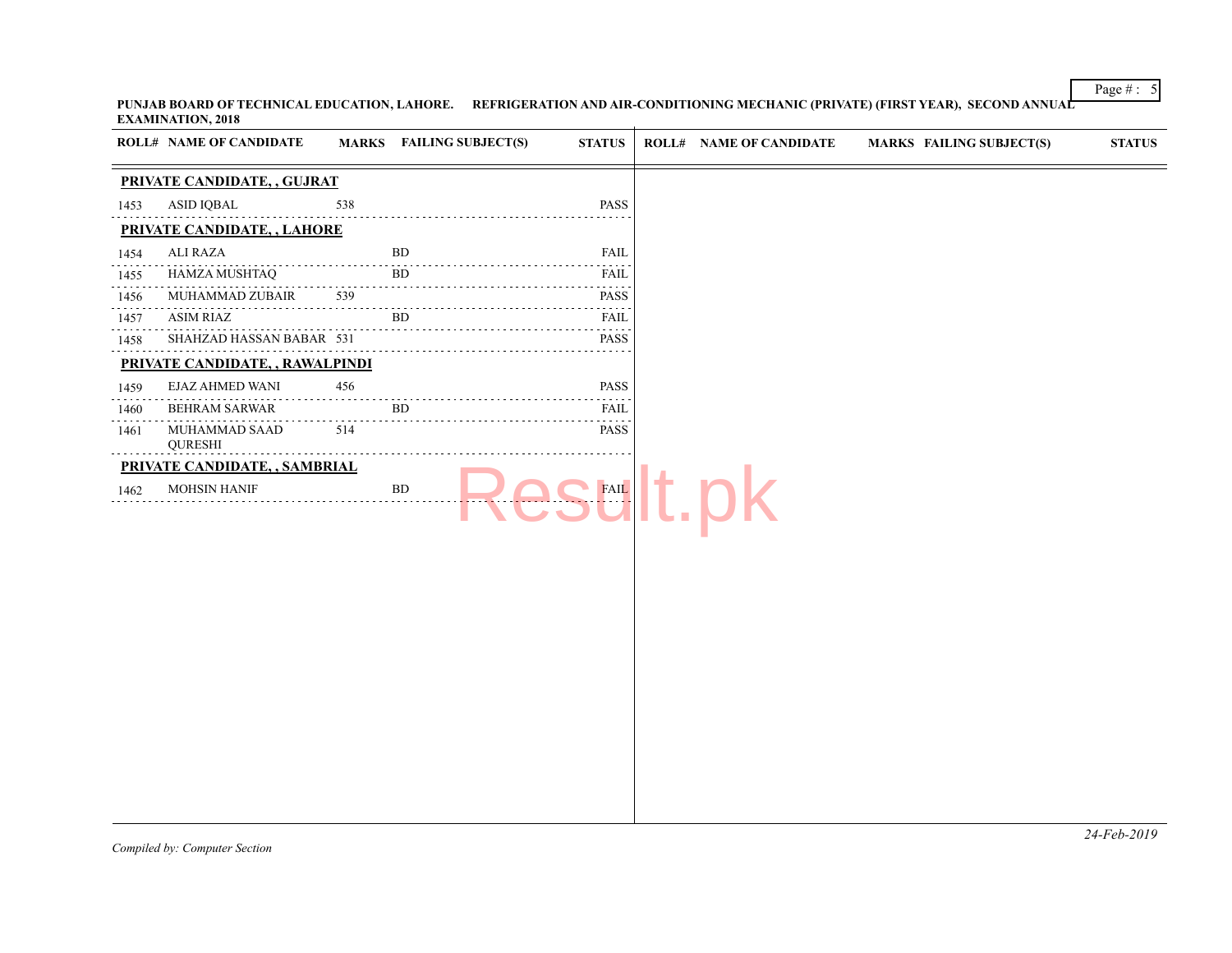|                                                           | <b>ROLL# NAME OF CANDIDATE</b>                                                                                                                |                          | MARKS FAILING SUBJECT(S)                                                                                                                                                                                                                                   | <b>STATUS</b>                                                                                                  | <b>ROLL# NAME OF CANDIDATE</b> | <b>MARKS FAIL</b> |  |
|-----------------------------------------------------------|-----------------------------------------------------------------------------------------------------------------------------------------------|--------------------------|------------------------------------------------------------------------------------------------------------------------------------------------------------------------------------------------------------------------------------------------------------|----------------------------------------------------------------------------------------------------------------|--------------------------------|-------------------|--|
|                                                           |                                                                                                                                               |                          | PAKISTAN INSTITUTE OF TECHNOLOGY, NEAR G.C.C 505 ROAD,                                                                                                                                                                                                     |                                                                                                                |                                |                   |  |
| <b>BUREWALA</b><br>1463                                   | MUHAMMAD RAMZAN                                                                                                                               |                          | <b>BD</b>                                                                                                                                                                                                                                                  | <b>FAIL</b>                                                                                                    |                                |                   |  |
| 1464                                                      | MUHAMMAD HASEEB<br>AHMAD                                                                                                                      |                          | <b>BD TECH-MATH</b>                                                                                                                                                                                                                                        | <b>FAIL</b>                                                                                                    |                                |                   |  |
| 1465                                                      | USAMA                                                                                                                                         |                          | BD.                                                                                                                                                                                                                                                        | FAIL                                                                                                           |                                |                   |  |
| 1466                                                      |                                                                                                                                               |                          | RIZWAN ANWAR 739 PASS                                                                                                                                                                                                                                      |                                                                                                                |                                |                   |  |
| $\omega$ is a set of<br>1467                              |                                                                                                                                               |                          |                                                                                                                                                                                                                                                            | <b>PASS</b>                                                                                                    |                                |                   |  |
| 1468                                                      |                                                                                                                                               |                          |                                                                                                                                                                                                                                                            | <b>FAIL</b>                                                                                                    |                                |                   |  |
| 1469                                                      | MUHAMMAD MUGHEES<br><b>MURTAZA</b>                                                                                                            |                          |                                                                                                                                                                                                                                                            | <b>ABSENT</b>                                                                                                  |                                |                   |  |
| 1470                                                      |                                                                                                                                               |                          |                                                                                                                                                                                                                                                            | FAIL.                                                                                                          |                                |                   |  |
| 1471                                                      | MUHAMMAD AHMAD                                                                                                                                | 763                      |                                                                                                                                                                                                                                                            | PASS                                                                                                           |                                |                   |  |
| 1472<br>1473<br>1474<br>1475<br>1476<br>.<br>1477<br>1478 | <b>KHANA, LAHORE</b><br><b>UMAR HAYAT</b><br>SULEMAN FARRUKH<br>ALI RAZA<br>USMAN ALI<br>UBAID KHAN<br>WASEEM SHOUKAT<br><b>KASHIF AKHTAR</b> | 635<br>668<br>615<br>714 | ANJUMAN HUMAYAT-I-ISLAM MUHAMMAD AMIN VOCATIONAL TRAININ!<br><b>CENTRE &amp; POLYTECHNIC INSTITUTE, 119-MULTAN ROAD CHOWK YATEE</b><br><b>BD</b><br>BD.<br><b>MULTAN POLYTECHNIC INSTITUTE, 2656 MASOOM SHAH ROAD, MULTAN</b><br>BD RACM-TRADE-R(U-I/U-II, | <b>PASS</b><br>.<br><b>FAIL</b><br>As of a<br><b>PASS</b><br><b>PASS</b><br><b>PASS</b><br>FAIL<br><b>FAIL</b> |                                |                   |  |
| 1479                                                      | MUHAMMAD HAMZA                                                                                                                                |                          | U-III/U-IV, PR) TECH-MATH<br><b>BD</b>                                                                                                                                                                                                                     | FAIL                                                                                                           |                                |                   |  |
|                                                           |                                                                                                                                               |                          |                                                                                                                                                                                                                                                            |                                                                                                                |                                |                   |  |
|                                                           |                                                                                                                                               |                          |                                                                                                                                                                                                                                                            |                                                                                                                |                                |                   |  |
| 1480                                                      | MUHAMMAD SHOAIB                                                                                                                               | 793                      | <b>MULTAN VOCATIONAL TRAINING CENTRE, MASOOM SHAH ROAD, MULT.</b>                                                                                                                                                                                          | <b>PASS</b>                                                                                                    |                                |                   |  |

PUNJAB BOARD OF TECHNICAL EDUCATION, LAHORE. REFRIGERATION AND AIR-CONDITIONING MECHANIC (REGULAR) (FIRST YEAR **EXAMINATION, 2018**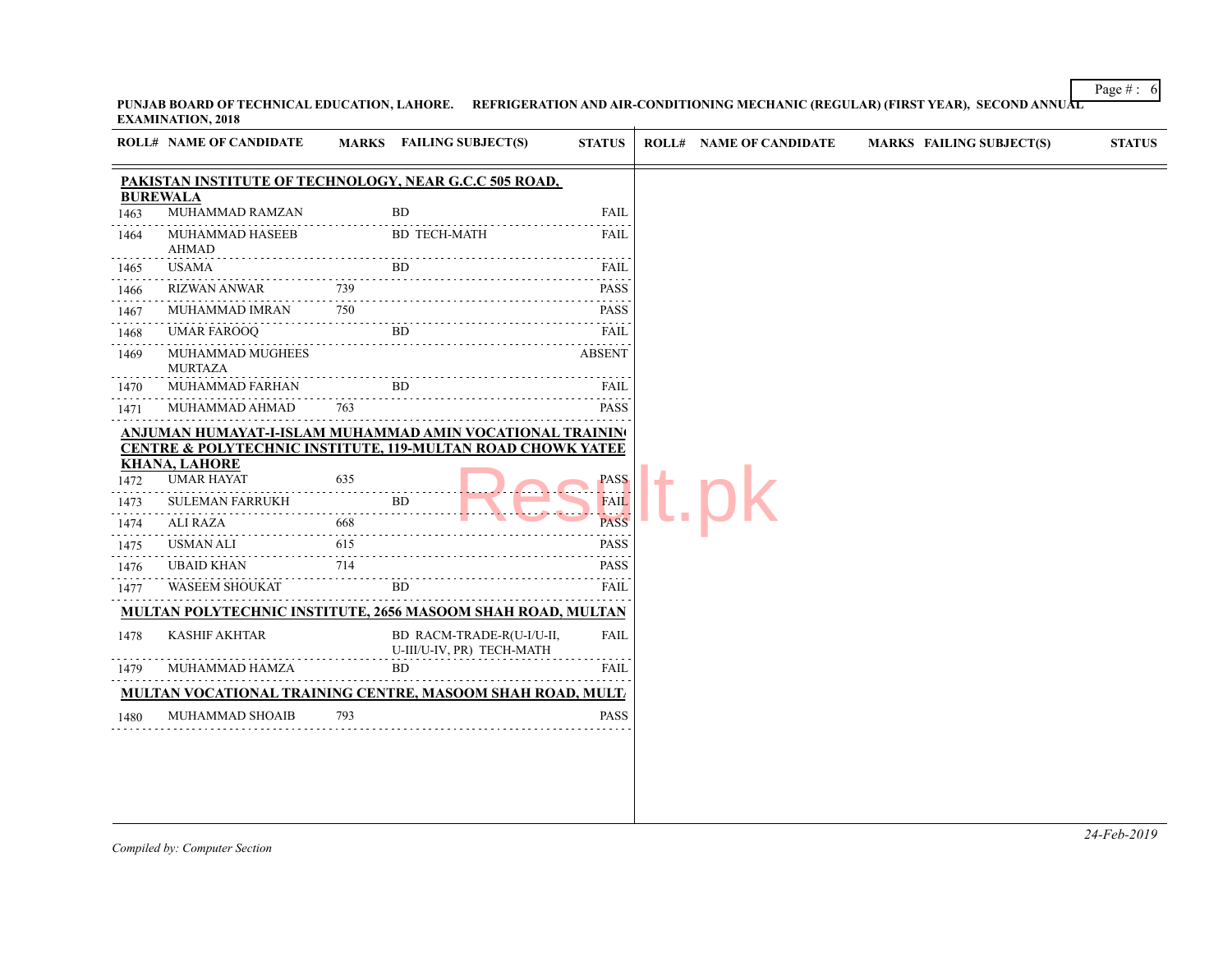# PUNJAB BOARD OF TECHNICAL EDUCATION, LAHORE. AUTO-DIESEL MECHANIC (PRIVATE) (SECOND YEAR), SECOND ANNUAL EXAM

| <b>ROLL# NAME OF CANDIDATE</b>  | <b>MARKS</b> FAILING SUBJECT(S) | $\boldsymbol{\mathrm{STATUS}}$ | <b>ROLL# NAME OF CANDIDATE</b> | <b>MARKS FAIL</b> |
|---------------------------------|---------------------------------|--------------------------------|--------------------------------|-------------------|
| PRIVATE CANDIDATE, , RAWALPINDI |                                 |                                |                                |                   |
| USMAN RIAZ<br>1481              | $535 + 641 = 1176$              | PASS                           |                                |                   |
|                                 |                                 |                                |                                |                   |
|                                 |                                 |                                |                                |                   |
|                                 |                                 |                                |                                |                   |
|                                 |                                 |                                |                                |                   |
|                                 |                                 |                                |                                |                   |
|                                 |                                 |                                |                                |                   |
|                                 |                                 |                                |                                |                   |
|                                 |                                 |                                | Result.pk                      |                   |
|                                 |                                 |                                |                                |                   |
|                                 |                                 |                                |                                |                   |
|                                 |                                 |                                |                                |                   |
|                                 |                                 |                                |                                |                   |
|                                 |                                 |                                |                                |                   |
|                                 |                                 |                                |                                |                   |
|                                 |                                 |                                |                                |                   |
|                                 |                                 |                                |                                |                   |
|                                 |                                 |                                |                                |                   |
|                                 |                                 |                                |                                |                   |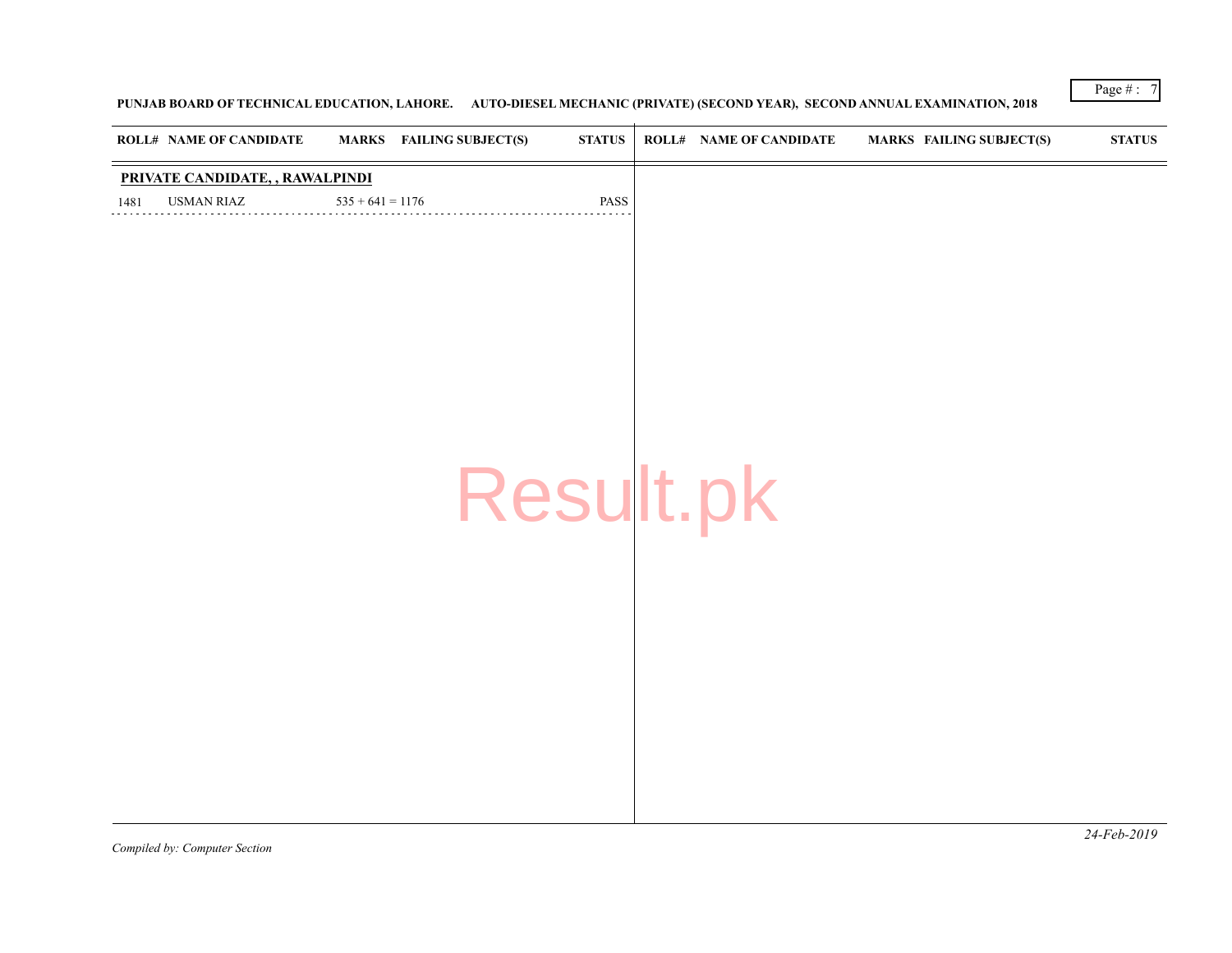# PUNJAB BOARD OF TECHNICAL EDUCATION, LAHORE. CIVIL DRAFTSMAN (PRIVATE) (SECOND YEAR), SECOND ANNUAL EXAMINATION

| PRIVATE CANDIDATE, , LAHORE<br>AHMED SAEED<br><b>ABSENT</b><br>1482<br>$508 + 517 = 1025$<br><b>PASS</b><br>KAMRAN MAHMOOD<br>1483<br><b>SAEED</b><br>.<br>PRIVATE CANDIDATE, , RAWALPINDI<br>PASS<br><b>AWAIS AQEEL</b><br>$530 + 532 = 1062$<br>1484<br>Result.pk | <b>ROLL# NAME OF CANDIDATE</b> | <b>MARKS</b> FAILING SUBJECT(S) | $\boldsymbol{\text{STATUS}}$ | <b>ROLL# NAME OF CANDIDATE</b> | <b>MARKS FAIL</b> |
|---------------------------------------------------------------------------------------------------------------------------------------------------------------------------------------------------------------------------------------------------------------------|--------------------------------|---------------------------------|------------------------------|--------------------------------|-------------------|
|                                                                                                                                                                                                                                                                     |                                |                                 |                              |                                |                   |
|                                                                                                                                                                                                                                                                     |                                |                                 |                              |                                |                   |
|                                                                                                                                                                                                                                                                     |                                |                                 |                              |                                |                   |
|                                                                                                                                                                                                                                                                     |                                |                                 |                              |                                |                   |
|                                                                                                                                                                                                                                                                     |                                |                                 |                              |                                |                   |
|                                                                                                                                                                                                                                                                     |                                |                                 |                              |                                |                   |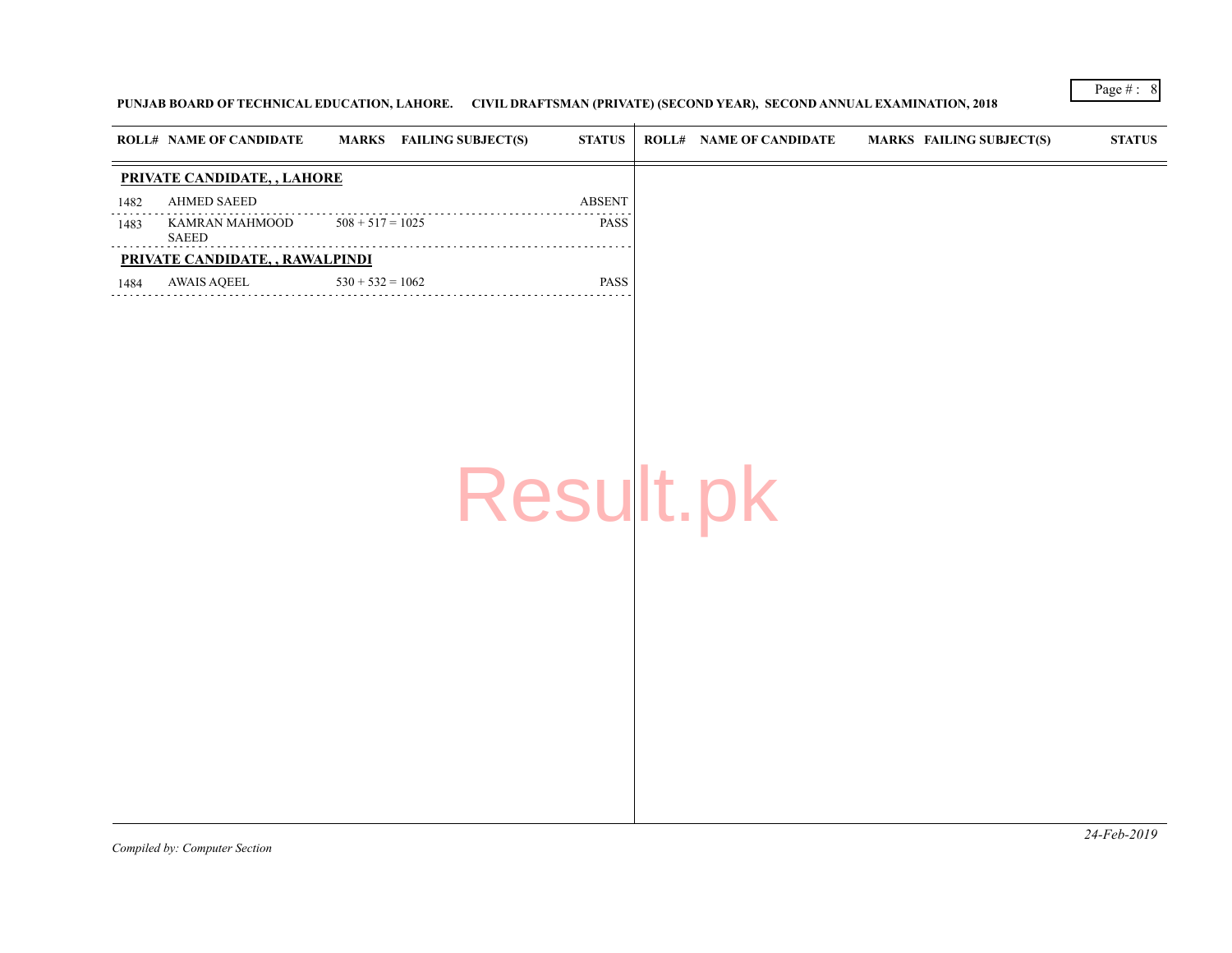# PUNJAB BOARD OF TECHNICAL EDUCATION, LAHORE. CIVIL DRAFTSMAN (REGULAR) (SECOND YEAR), SECOND ANNUAL EXAMINAT

|      | <b>ROLL# NAME OF CANDIDATE</b> | MARKS FAILING SUBJECT(S)                      | <b>STATUS</b> | <b>ROLL# NAME OF CANDIDATE</b> | <b>MARKS FAIL</b> |
|------|--------------------------------|-----------------------------------------------|---------------|--------------------------------|-------------------|
|      |                                | SCHOOL FOR ELECTRICIAN, DEV SMAJ ROAD, LAHORE |               |                                |                   |
| 1485 | <b>TAIMOOR RASHID</b>          | CDM-TRADEII-R(U-VIII/U-IX,<br>PR)             | <b>FAIL</b>   |                                |                   |
|      |                                |                                               |               |                                |                   |
|      |                                |                                               |               |                                |                   |
|      |                                |                                               |               |                                |                   |
|      |                                |                                               |               |                                |                   |
|      |                                |                                               |               |                                |                   |
|      |                                |                                               |               |                                |                   |
|      |                                |                                               |               |                                |                   |
|      |                                |                                               |               |                                |                   |
|      |                                | Result.pk                                     |               |                                |                   |
|      |                                |                                               |               |                                |                   |
|      |                                |                                               |               |                                |                   |
|      |                                |                                               |               |                                |                   |
|      |                                |                                               |               |                                |                   |
|      |                                |                                               |               |                                |                   |
|      |                                |                                               |               |                                |                   |
|      |                                |                                               |               |                                |                   |
|      |                                |                                               |               |                                |                   |
|      |                                |                                               |               |                                |                   |
|      |                                |                                               |               |                                |                   |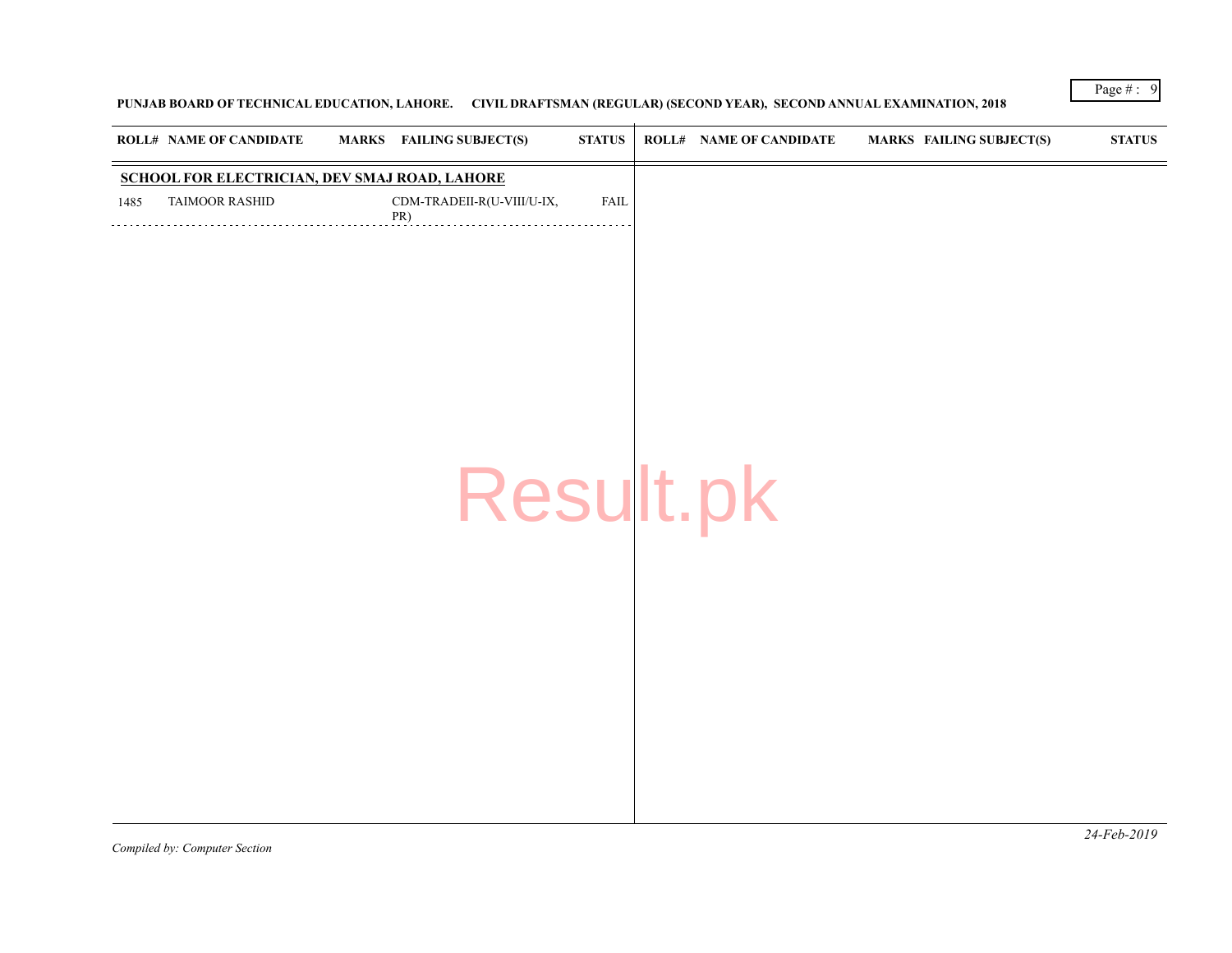# PUNJAB BOARD OF TECHNICAL EDUCATION, LAHORE. ELECTRICIAN TRADE (PRIVATE) (SECOND YEAR), SECOND ANNUAL EXAMINA

|      | <b>ROLL# NAME OF CANDIDATE</b>    | <b>MARKS</b>      | <b>FAILING SUBJECT(S)</b>                 | <b>STATUS</b> | <b>ROLL# NAME OF CANDIDATE</b> | <b>MARKS FAIL</b> |  |
|------|-----------------------------------|-------------------|-------------------------------------------|---------------|--------------------------------|-------------------|--|
|      | <b>PRIVATE CANDIDATE, , OKARA</b> |                   |                                           |               |                                |                   |  |
| 1486 | MUHAMMAD SHAHID<br>AKRAM          |                   | ELTR-RADEII-P(U-VI/U-VII,<br>U-VIII/U-IX) | <b>FAIL</b>   |                                |                   |  |
|      | PRIVATE CANDIDATE, , SHEIKHUPURA  |                   |                                           |               |                                |                   |  |
| 1487 | SIKANDAR ALI                      | $421 + 500 = 921$ |                                           | <b>PASS</b>   |                                |                   |  |
| 1488 | HAFIZ IMRAN KHALID                | $411 + 454 = 865$ |                                           | PASS          |                                |                   |  |
|      |                                   |                   |                                           |               |                                |                   |  |
|      |                                   |                   |                                           |               |                                |                   |  |
|      |                                   |                   |                                           |               |                                |                   |  |
|      |                                   |                   |                                           |               |                                |                   |  |
|      |                                   |                   |                                           |               |                                |                   |  |
|      |                                   |                   | Result.pk                                 |               |                                |                   |  |
|      |                                   |                   |                                           |               |                                |                   |  |
|      |                                   |                   |                                           |               |                                |                   |  |
|      |                                   |                   |                                           |               |                                |                   |  |
|      |                                   |                   |                                           |               |                                |                   |  |
|      |                                   |                   |                                           |               |                                |                   |  |
|      |                                   |                   |                                           |               |                                |                   |  |
|      |                                   |                   |                                           |               |                                |                   |  |
|      |                                   |                   |                                           |               |                                |                   |  |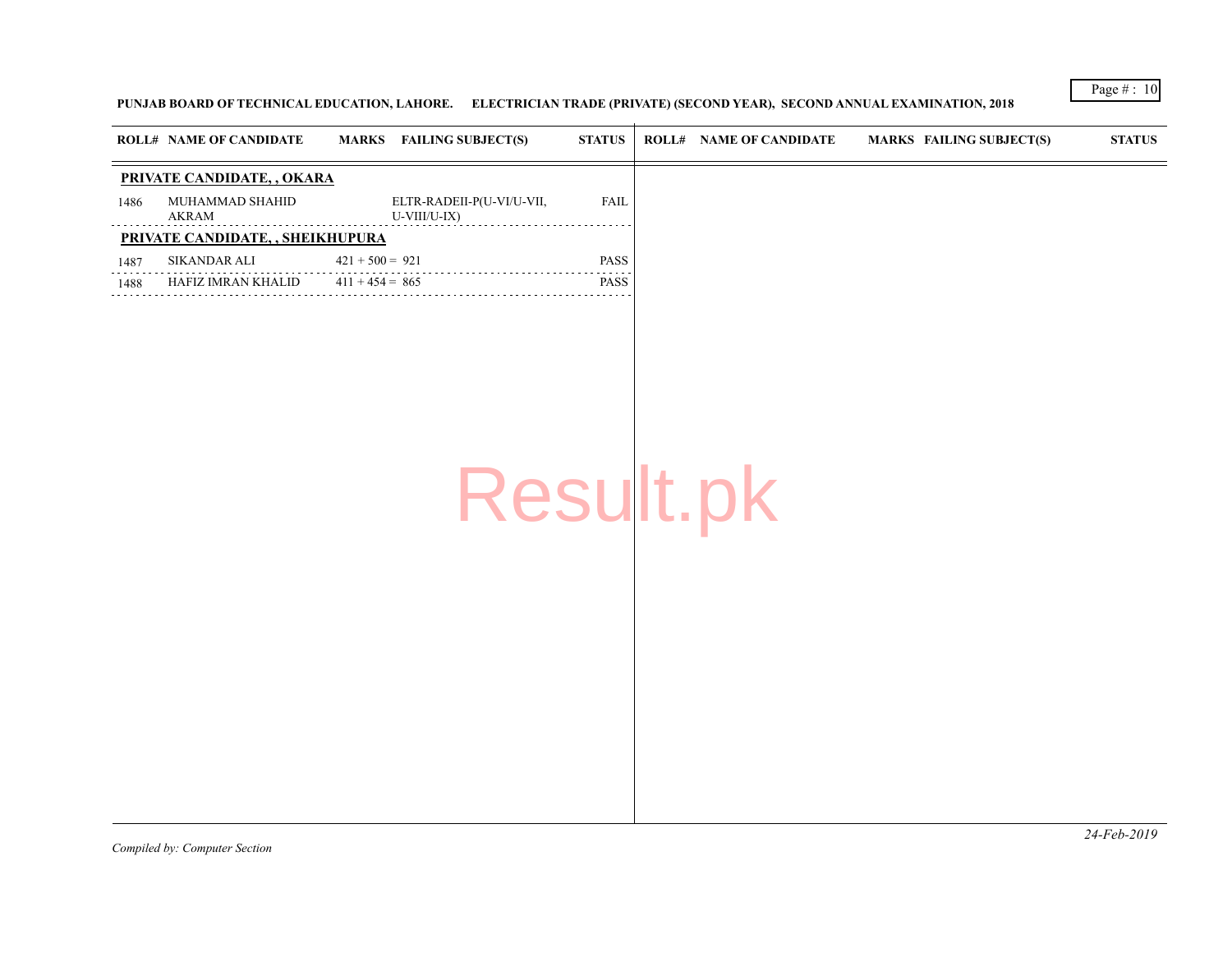**PUNJAB BOARD OF TECHNICAL EDUCATION, LAHORE. ELECTRICIANS TRADE (REGULAR) (SECOND YEAR), SECOND ANNUAL EXAMI** 

|              |                                                             | ANJUMAN HUMAYAT-I-ISLAM MUHAMMAD AMIN VOCATIONAL TRAININ                                                                    |              |           |  |
|--------------|-------------------------------------------------------------|-----------------------------------------------------------------------------------------------------------------------------|--------------|-----------|--|
| 1489<br>1490 | <b>KHANA, LAHORE</b><br><b>USMAN IQBAL</b><br>SYYAM JAMSHAD | <b>CENTRE &amp; POLYTECHNIC INSTITUTE, 119-MULTAN ROAD CHOWK YATEE</b><br>ELTR-TRADEII-R(U-VIII/U-IX)<br>$792 + 725 = 1517$ | FAIL<br>PASS |           |  |
|              |                                                             |                                                                                                                             |              |           |  |
|              |                                                             |                                                                                                                             |              | Result.pk |  |
|              |                                                             |                                                                                                                             |              |           |  |
|              |                                                             |                                                                                                                             |              |           |  |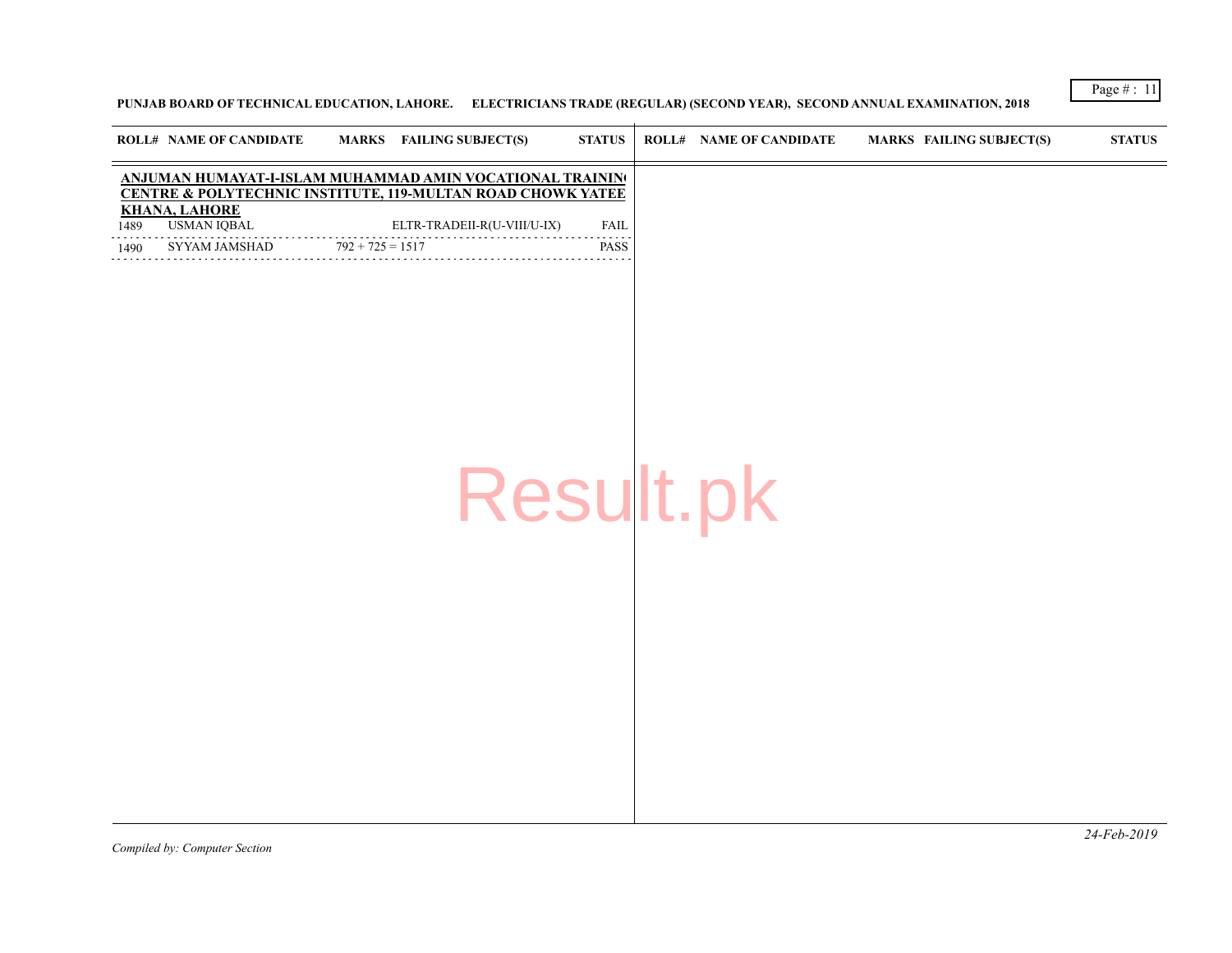# PUNJAB BOARD OF TECHNICAL EDUCATION, LAHORE. MACHINIST TRADE (PRIVATE) (SECOND YEAR), SECOND ANNUAL EXAMINATION

| 1491<br>1492<br>1493<br>1494<br>1495<br>1496<br>1497<br>1498<br>1499<br>1500                                                                      | PRIVATE CANDIDATE, , RAWALPINDI<br><b>AAMIR HUSSIAN</b><br>PRIVATE CANDIDATE, , SHEIKHUPURA<br>MUHAMMAD AZIL<br>MUHAMMAD ABU BAKAR<br>MUHAMMAD ALEEM<br><b>ANWAR</b><br>MUHAMMAD RAFAQ<br>WAQAS AHMAD<br>MUHAMMAD WAQAR<br><b>ARSHAD</b><br><b>ILYAS AHMAD</b><br>MUHAMMAD ZEESHAN | $544 + 682 = 1226$<br>$-VII$ )<br>$439 + 472 = 911$<br>$-VII$ )<br>$410 + 484 = 894$<br>$412 + 501 = 913$ | MACH-TRADEII-P(U-V/U-VI/U<br>MACH-TRADEII-P(U-V/U-VI/U<br>-VII, U-VIII/U-IX)<br>MACH-TRADEII-P(U-V/U-VI/U<br>MACH-TRADEII-P(U-V/U-VI/U | <b>PASS</b><br><b>FAIL</b><br>.<br>FAIL<br><b>PASS</b><br>FAIL<br><b>PASS</b><br>. |
|---------------------------------------------------------------------------------------------------------------------------------------------------|------------------------------------------------------------------------------------------------------------------------------------------------------------------------------------------------------------------------------------------------------------------------------------|-----------------------------------------------------------------------------------------------------------|----------------------------------------------------------------------------------------------------------------------------------------|------------------------------------------------------------------------------------|
|                                                                                                                                                   |                                                                                                                                                                                                                                                                                    |                                                                                                           |                                                                                                                                        |                                                                                    |
|                                                                                                                                                   |                                                                                                                                                                                                                                                                                    |                                                                                                           |                                                                                                                                        |                                                                                    |
|                                                                                                                                                   |                                                                                                                                                                                                                                                                                    |                                                                                                           |                                                                                                                                        |                                                                                    |
|                                                                                                                                                   |                                                                                                                                                                                                                                                                                    |                                                                                                           |                                                                                                                                        |                                                                                    |
|                                                                                                                                                   |                                                                                                                                                                                                                                                                                    |                                                                                                           |                                                                                                                                        |                                                                                    |
|                                                                                                                                                   |                                                                                                                                                                                                                                                                                    |                                                                                                           |                                                                                                                                        |                                                                                    |
|                                                                                                                                                   |                                                                                                                                                                                                                                                                                    |                                                                                                           |                                                                                                                                        |                                                                                    |
|                                                                                                                                                   |                                                                                                                                                                                                                                                                                    |                                                                                                           |                                                                                                                                        |                                                                                    |
|                                                                                                                                                   |                                                                                                                                                                                                                                                                                    |                                                                                                           | -VII, U-VIII/U-IX)                                                                                                                     | FAIL                                                                               |
|                                                                                                                                                   |                                                                                                                                                                                                                                                                                    |                                                                                                           |                                                                                                                                        | <b>PASS</b>                                                                        |
|                                                                                                                                                   | VII, U-VIII/U-IX)                                                                                                                                                                                                                                                                  |                                                                                                           | MACH-TRADEII-P(U-V/U-VI/U                                                                                                              | <b>FAIL</b>                                                                        |
|                                                                                                                                                   | KHURRAM ASHFAQ                                                                                                                                                                                                                                                                     |                                                                                                           | MACH-TRADEII-P(U-V/U-VI/U<br>-VII, U-VIII/U-IX)                                                                                        | <b>FAIL</b>                                                                        |
| 1501                                                                                                                                              | KHURAM NISHAT                                                                                                                                                                                                                                                                      |                                                                                                           | MACH-TRADEII-P(U-VIII/U-IX                                                                                                             | <b>FAIL</b>                                                                        |
| $\mathcal{L}^{\mathcal{A}}\left( \mathcal{A}^{\mathcal{A}}\right) =\mathcal{L}^{\mathcal{A}}\left( \mathcal{A}^{\mathcal{A}}\right)$<br>1502<br>. | <b>IMRAN UL HASSAN</b>                                                                                                                                                                                                                                                             | $-VII$ )                                                                                                  | MACH-TRADEII-P(U-V/U-VI/U                                                                                                              | FAIL                                                                               |
| 1503                                                                                                                                              | <b>MOHSIN FAROOQ</b>                                                                                                                                                                                                                                                               | $421 + 480 = 901$                                                                                         |                                                                                                                                        | <b>PASS</b>                                                                        |
| 1504                                                                                                                                              | MIRZA SHAHZAIB AYUB                                                                                                                                                                                                                                                                | $395 + 530 = 925$                                                                                         |                                                                                                                                        | <b>PASS</b>                                                                        |
| 1505                                                                                                                                              | <b>SHAHBAZ SHAHID</b>                                                                                                                                                                                                                                                              |                                                                                                           | MACH-TRADEII-P(U-V/U-VI/U<br>-VII, U-VIII/U-IX)                                                                                        | FAIL                                                                               |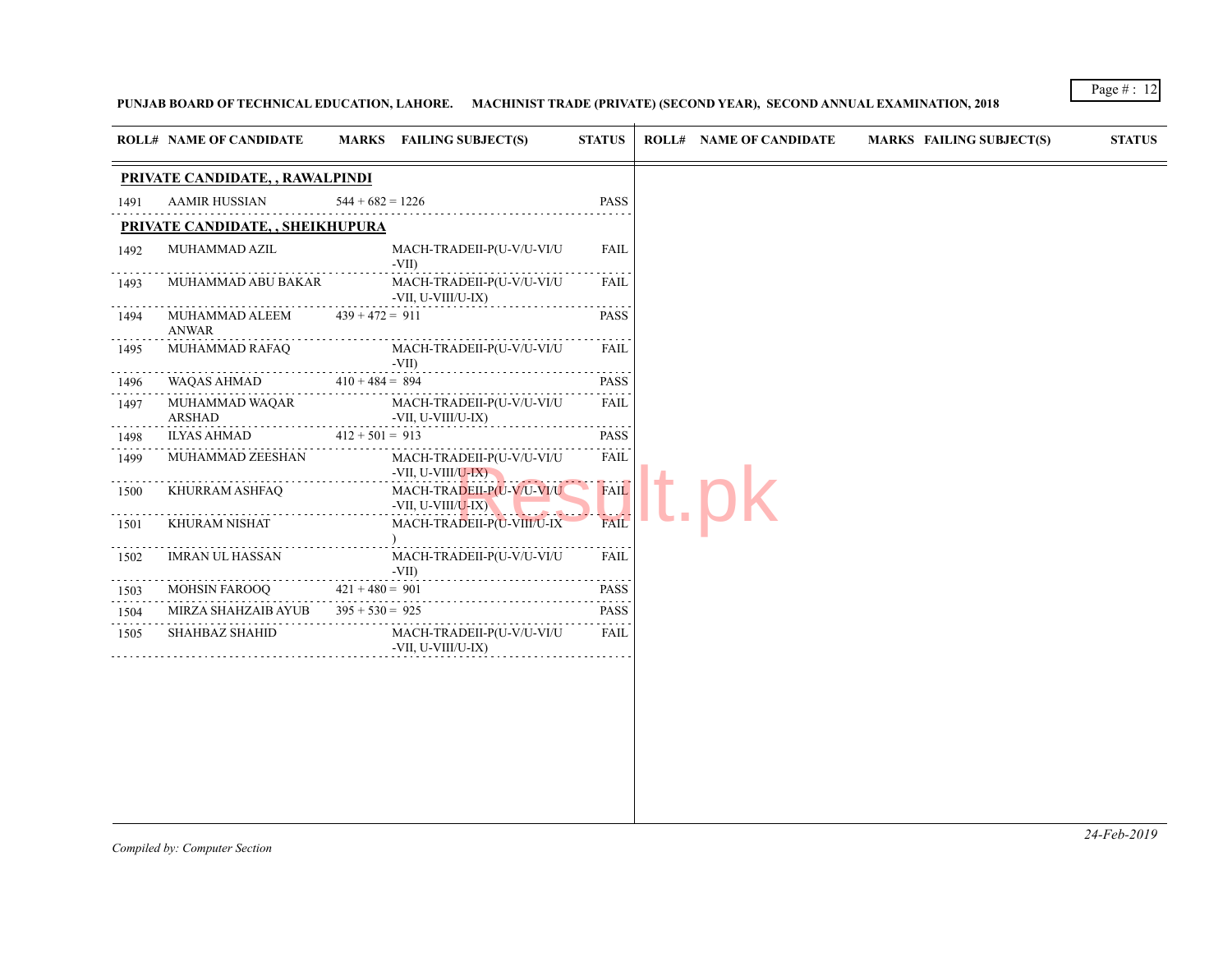PUNJAB BOARD OF TECHNICAL EDUCATION, LAHORE. REFRIGERATION AND AIR-CONDITIONING MECHANIC (PRIVATE) (SECOND YE **EXAMINATION, 2018**  $\overline{+}$ 

| PRIVATE CANDIDATE, , BUREWALA                                                    |
|----------------------------------------------------------------------------------|
|                                                                                  |
| MUHAMMAD NAEEM<br>$542 + 676 = 1218$<br><b>PASS</b><br>1506                      |
| PRIVATE CANDIDATE, , LAHORE                                                      |
| MIR MOHAMMAD<br>$486 + 640 = 1126$<br><b>PASS</b><br>1507                        |
| PRIVATE CANDIDATE, , RAWALAKOT(AJK)                                              |
| <b>PASS</b><br>ADIL ZAHEER KHAN<br>$578 + 662 = 1240$<br>1508                    |
| HAMZA AFSAR<br>$575 + 610 = 1185$<br><b>PASS</b><br>1509                         |
| PRIVATE CANDIDATE, , RAWALPINDI                                                  |
| <b>RL FIRST YEAR</b><br><b>BEHRAM SARWAR</b><br>Fail In First Year + 664<br>1510 |
| NOMAN AKHTER<br>$547 + 644 = 1191$<br><b>PASS</b><br>1511                        |
| TOUQEER AHMED<br>$521 + 632 = 1153$<br><b>PASS</b><br>1512                       |
| $513 + 630 = 1143$<br><b>PASS</b><br>ABU BAKER HUSSAN<br>1513<br>FAROOQI         |
| Result.pk                                                                        |